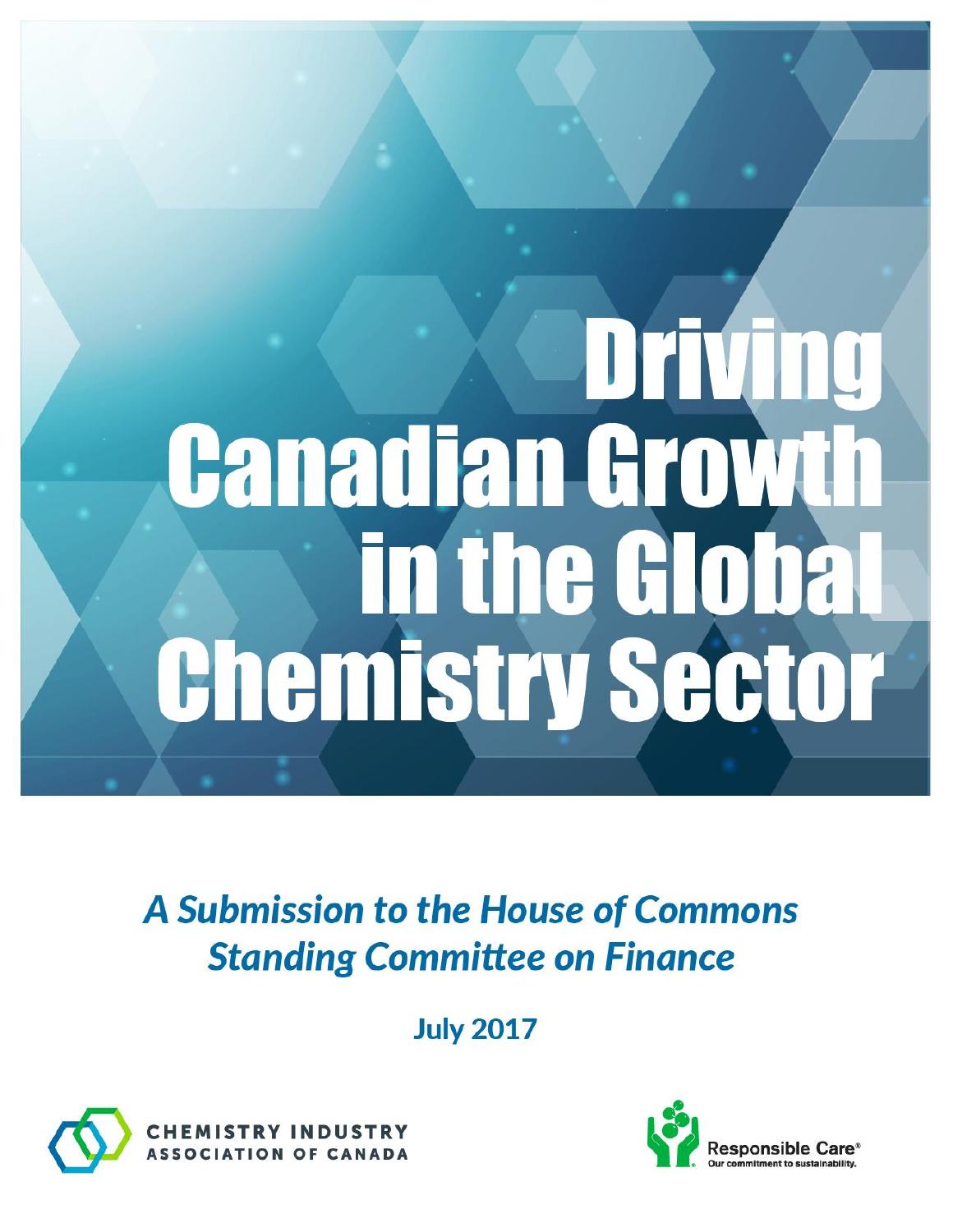

The Chemistry Industry Association of Canada (CIAC) is the voice of Canada's \$53 billion chemistry industry and represents more than 50 members and partners across the country.

Members of CIAC are signatories to Responsible Care $^{\circ}$  – the association's U.N.-recognized sustainability initiative. Responsible Care inspires its members to take actions that improve the sustainability of their operations and reduces harm throughout the entire life cycle of their products.



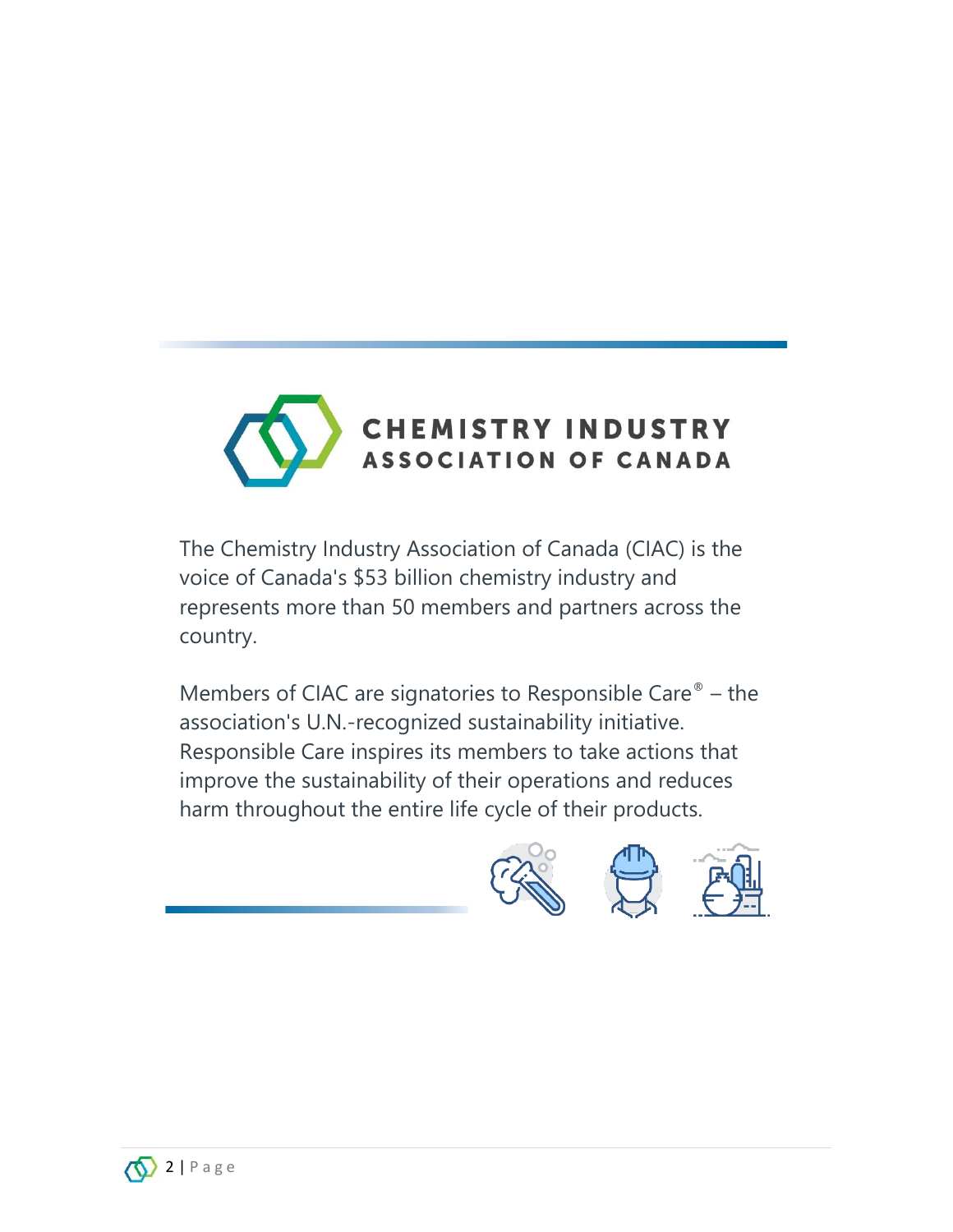# 2018 FEDERAL PRE-BUDGET CONSULTATION

## **Executive Summary**

The global chemistry industry is a story of innovation and incredible growth, well in excess of global GDP growth rates. While provinces have prioritized the chemistry sector for economic growth, Canada has largely been unable to capitalize on the opportunity in the absence of dedicated federal focus. Bold and timely action by the federal government is urgently needed for Canada to capture the opportunities:

#### **Recommendations:**

- 1. Increase federal investments in advanced manufacturing through program instruments, matching provincial commitments which have been made in support of projects approaching final investment decisions in 2018.
- 2. Make the 10-year extension of the *Accelerated Capital Cost Allowance*  (ACCA) permanent for manufacturing and processing and broaden the coverage of eligible capital assets to signal Canadais welcoming new investments in value-add resource upgrading.
- 3. Introduce a 100 per cent ACCA for a minimum of one full business cycle of seven years to specifically apply to upgrading resources into manufactured products.
- 4. Implement a special manufacturing and processing (M&P) tax rate in the formof a two-point M&P reduction (from the current 15 per cent corporate tax rate to 13 per cent) to provide a stimulus for adding value to our natural resources.

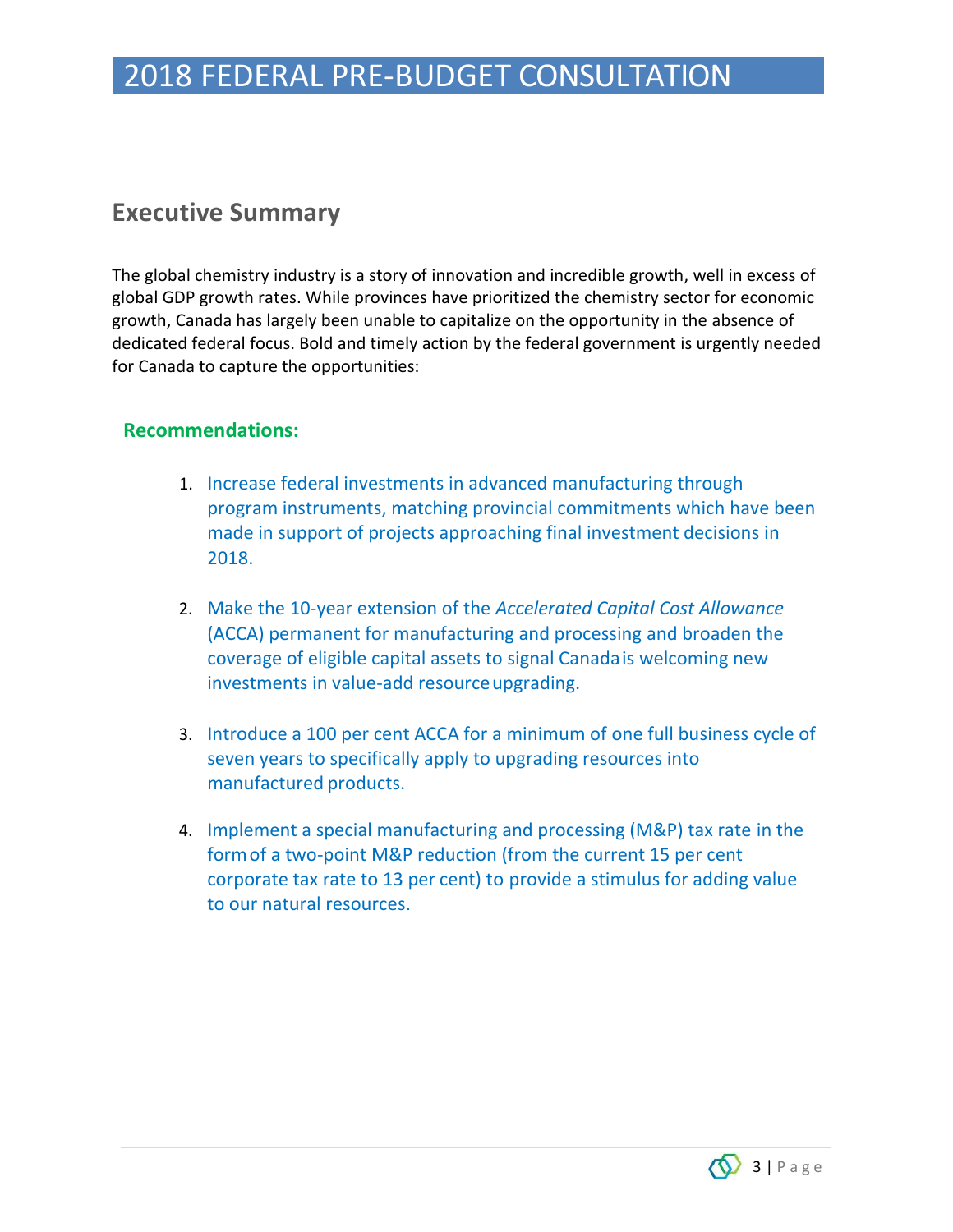# 2018 FEDERAL PRE-BUDGET CONSULTATION

## › **Canada's Chemistry Industry**

Canada's chemistry industry is an important contributor to our nation's economy. It converts and adds value to raw resources such as natural gas, crude oil, minerals, and biomass, creating intermediate products that are used as inputs in other areas of the industry, and by almost all other manufacturing sectors. Shipments were \$53 billion in 2016, making chemistry the fourth largest manufacturing sector; exports were \$39 billion, second only to automotive.

The chemistry industry is the sixth largest manufacturing employer, directly responsible for 87,000 jobs. Industry employees are highly-skilled and well paid. Statistics Canada has estimated that for every job in the industry, another five indirect jobs are supported in complimentary sectors. In total, the industry supports almost 525,000 jobs in Canada.

However, Canada's chemistry industry comprises only one per cent of the \$5.2 trillion global industry, and we must compete hard to attract international investment. The American Chemistry Council estimates that over [\\$250 billion in new chemistry industry investments](https://www.americanchemistry.com/Shale_Gas_Fact_Sheet.aspx) are announced or underway in North America, driven largely by the shale gas phenomenon.

Only a small share of this investment, about 1 per cent is happening in Canada – we believe there is strong potential to attract a much larger share, at a minimum 10 per cent or \$25 billion in incremental investments which corresponds to Canada's historical share of North American investment in the sector. CIAC members are focused on new investments to deliver productivity improvements which will ensure global competitiveness and in turn greater wealth generation contributing to Canada's economic growth. But doing so will require that all investmentdecision factors be made as attractive as possible.

### **1. Productivity and Competitiveness**

In the chemistry sector, Canada is competing globally for the next wave of investments; for Canada, this means attracting incremental investments. The introduction of the technology agnostic, Strategic Innovation Fund in Budget 2017 was a good first step in re-orienting and broadening Canada's innovation strategy to win new, incremental investments in very profitable areas of the global economy.

The recent report from the Parliamentary Standing Committee on Industry, Science and Technology has identified the manufacturing sector as vital to Canada's economic well-being. The report notes the chemistry sector's excellent performance in job creation over the last two decades as well as the potential for expanding this sector as the shale gas revolution reshapes energy markets.<sup>1</sup> With 96 per cent of all manufactured products being touched by chemistry, CIAC believes the sector is a vital component to Canada's manufacturing future.

<sup>&</sup>lt;sup>1</sup> Standing Committee on Industry, Science and Technology, 2017. "The Canadian Manufacturing Sector: The [Urgent Need to Adapt](http://publications.gc.ca/collections/collection_2017/parl/xc39-1/XC39-1-1-421-6-eng.pdf)," Parliament of Canada, p. 8



 $\overline{\phantom{a}}$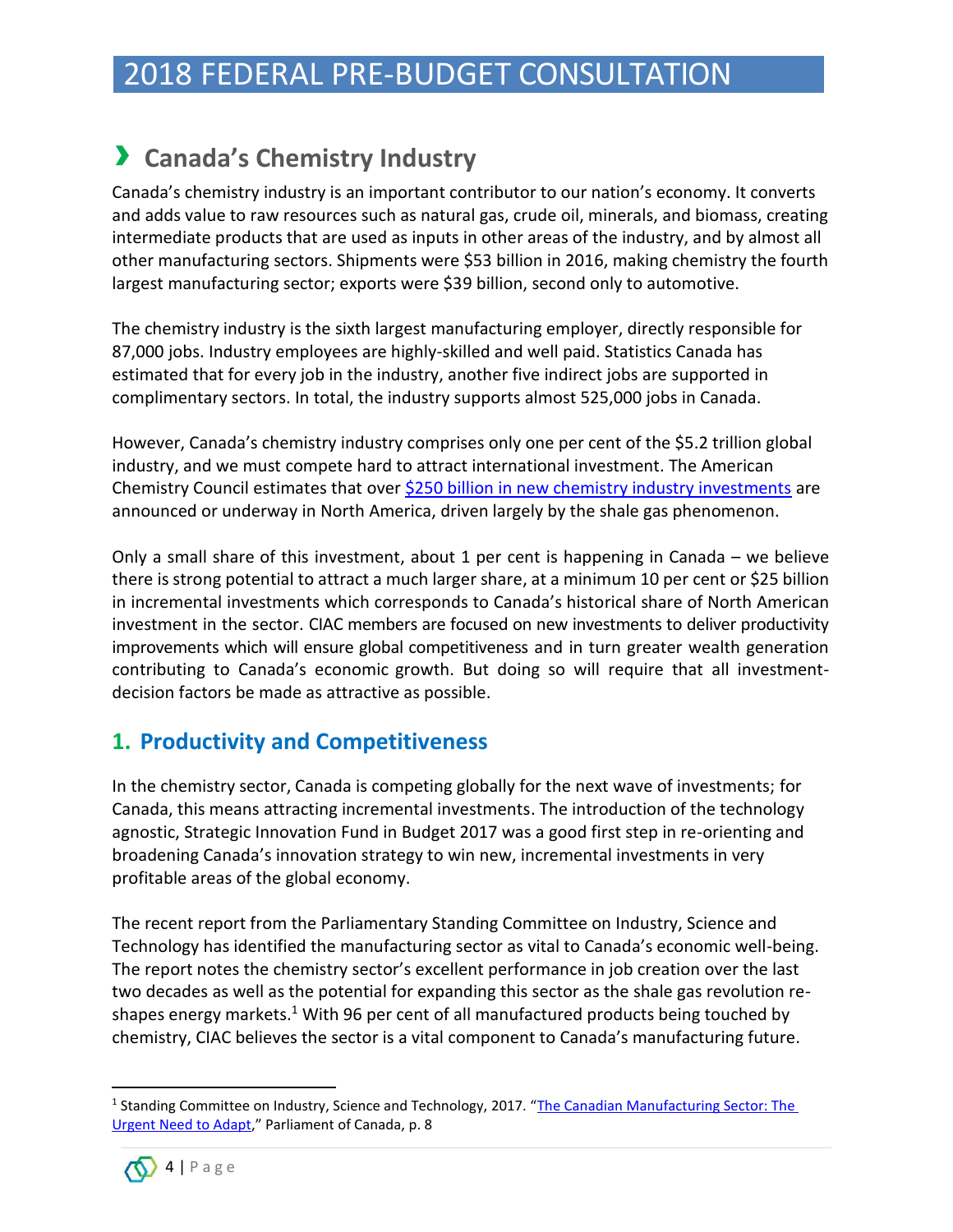## 2018 PRE-BUDGET CONSULTATION

Recent efforts by provincial governments - In Alberta via the \$500 million Petrochemicals Diversification Program which attracted 16 project proposals valued over \$20 billion, and in Ontario with the creation of the \$2.7 billion Jobs and Prosperity Fund – have shown that key provinces are committed to helping to grow the chemistry sector. What the industry needs now is a matching commitment from the federal government to show that Canada is making a proportional investment in advanced manufacturing, and enhancing Canada's position in a highly competitive world.

#### **Recommendation:**

1. **Increase federal investments in advanced manufacturing through program instruments, matching provincial commitments which have been made in support of projects approaching final investment decisions in 2018.**

## **2. Other Fiscal Considerations**

Large chemistry projects take five or more years to complete from concept to the start of production. Having a 10-year temporary Accelerated Capital Cost Allowance (ACCA) in place allows companies to factor its impact into their site-selection process. But, to be very clear, this measure just matches existing permanent treatment in the U.S. and it needs to be made permanent, as a minimum to signal our intent to remain competitive.

A study done for CIAC in 2014 showed that depreciation measures (since made permanent) in the U.S. allow on average a faster rate of depreciation and includes a broader selection of capital asset investments covered under depreciation rules.<sup>2</sup> CIAC believes greater efforts by the government on capital investment measures will be needed to encourage value-add resource upgrading and to attract new projects to Canada to directly impact productivity and global competitiveness. One measure to consider is broadening the coverage of the types of capital assets that are available for ACCA to match the criteria in the U.S. for major industrial projects.

CIAC has conducted research which shows that enhanced accelerated capital cost measures do not impact the government revenues over the long-term.<sup>3</sup> The ACCA speeds up the schedule for asset depreciation by de-risking investment capital during the planning and development phases before the investment is operational and generating cash flow for the investor. CIAC's research has shown that for a 100 per cent ACCA on a \$2 billion investment (\$1 billion of capital assets meeting Class 43 eligibility) the federal government's break-even date occurs eight years after the initial investment, after which the tax revenue stream is positive.<sup>4</sup> However, this delay in collecting corporate taxes is not a zero-sum calculation. To the extent that the ACCA

 $\overline{a}$ 



<sup>&</sup>lt;sup>2</sup> Pinto, Odette. 2014. "[Capital Allowance Systems for Chemical Corporations: Canada vs. United States](https://chimiecanadienne.ca/library/uploads/CIAC_Final_Report_Oct_6_2014.pdf)," Contracted Research for CIAC. p 7-9.

<sup>&</sup>lt;sup>3</sup> Chemistry Industry Association of Canada, 2016. "Accelerated Capital Cost Allowance Analysis" Chemistry Industry Association of Canada. p. 6

<sup>4</sup> Ibid. p.9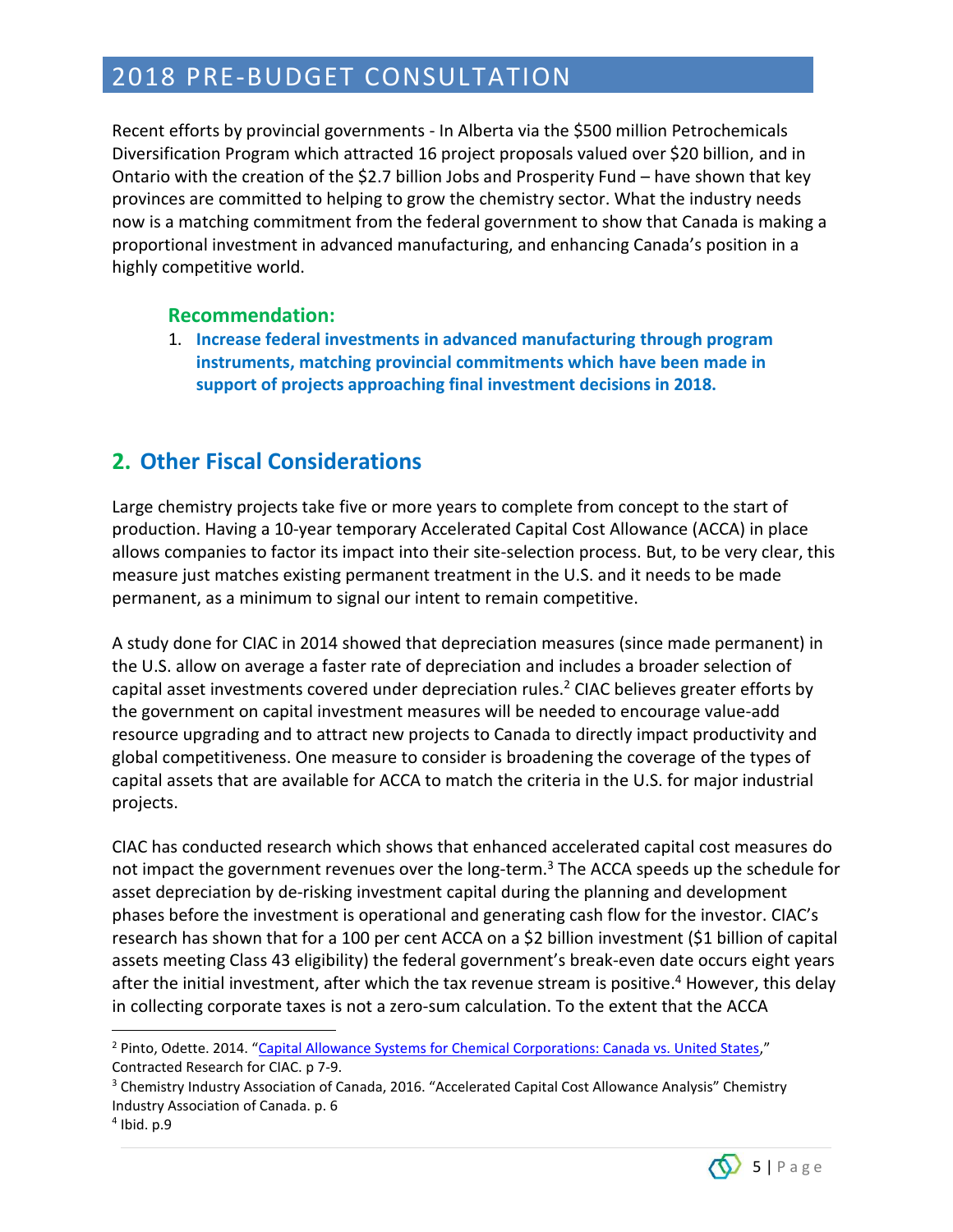# 2018 FEDERAL PRE-BUDGET CONSULTATION

enhances the likelihood of a positive investment decision in Canada, early stage forgone tax revenues should be seen through a lens of additionality, whereby without the incentive offered by an ACCA the investment itself is unlikely to proceed, meaning the government will forgo all potential taxes. A new 100 per cent ACCA is a necessary additional measure to provide a deliberate incentive to invest in Canada in resource upgrading and value-add manufacturing. It is our view that this is the least cost option in terms of cost to Canadian tax payers.

#### **Recommendations:**

- 2. **Make the 10-year extension of the ACCA permanent for manufacturing and processing and broaden the coverage of eligible capital assets to signal Canada is welcoming new investments in value-add resource upgrading.**
- 3. **Introduce a 100 per cent ACCA for a minimum of one full business cycle of seven years to specifically apply to upgrading resources into manufactured products.**

The federal corporate tax rate of 15 per cent offers a competitive advantage compared to U.S. jurisdictions. It will be important for Canada to remain vigilant in retaining this position, and to respond to changes that may happen in the U.S.

CIAC has concerns about slippage in the corporate tax rate already seen in some provinces of key importance to the chemistry sector. It is the combined tax burden that matters to companies, investors and workers so increases at any level of government affects the overall operating environment for business. Specific to this point is new research that is enhancing our understanding of how corporate taxes impact individual firms.

Recent research has shown that increases in business taxes are necessarily borne by all the factors of production (capital, labour, consumers and governments) but that the impacts of these increases are processed differently depending on the economic system in place. A study out of the University of Calgary has shown that for an open economy like Canada's where goods, capital and labour are relatively easy to move (and prices more difficult to increase), that increased business taxes can lead to direct reductions in wages paid to employees.<sup>5</sup> Studies out of the United States and Germany, countries that also have relatively open economies, echo these sentiments.<sup>6,7</sup> The chemistry industry is particularly vulnerable to these sorts of "open economy" pressures, given our position as the second largest manufacturing exporter in Canada with a full 72 per cent of chemistry industry goods produced in Canada being shipped to global markets.

The chemistry industry also employs a highly skilled workforce, with 39 per cent of employees

<sup>&</sup>lt;sup>7</sup> Felix, R. Alison. 2007 "<u>[Passing the burden: Corporate tax incidence in](https://www.econstor.eu/bitstream/10419/95465/1/55145931X.pdf) open economies</u>." LIS Working Paper Series, No. 468



 $\overline{\phantom{a}}$ 

<sup>5</sup> McKenzie, Kenneth J., and Ergete Ferede. 2017. "Who Pays the Corporate Tax?: [Insights from the Literature and](https://www.policyschool.ca/wp-content/uploads/2017/04/Corporate-Tax-McKenzie-Ferede1.pdf)  [Evidence for the Canadian Provinces](https://www.policyschool.ca/wp-content/uploads/2017/04/Corporate-Tax-McKenzie-Ferede1.pdf)," SPP Research Paper, The School of Public Policy, the University of Calgary. p. 17-18.

<sup>&</sup>lt;sup>6</sup> Faust, Clemens., Andreas Peichl and Sebastian Siegloch. 2015 "[Do Higher Corporate Taxes Reduce Wages](http://ftp.iza.org/dp9606.pdf)?" Institute for the Study of Labour: Discussion Paper.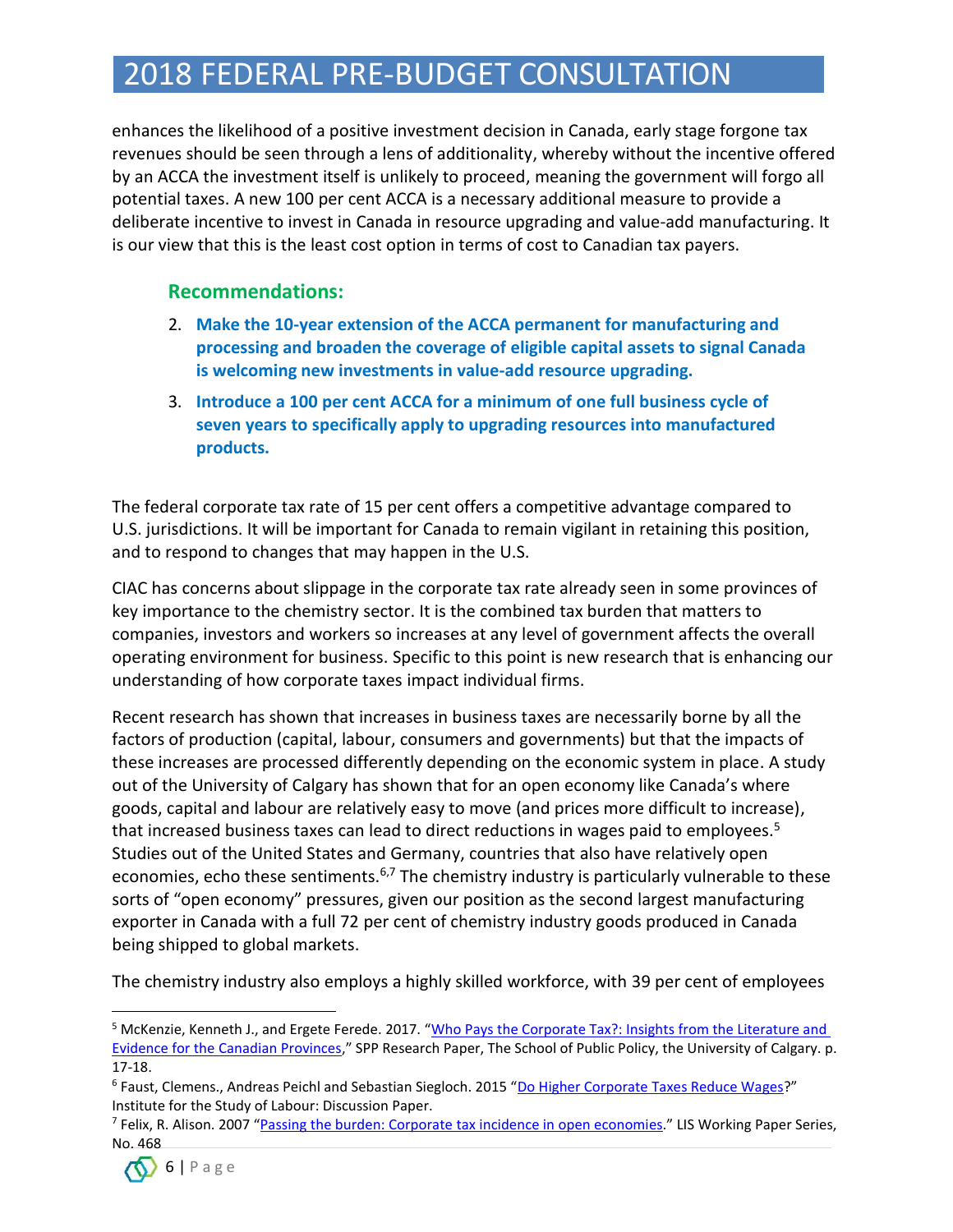## 2018 PRE-BUDGET CONSULTATION

having obtained a university degree, wage pressures that arise from increases in corporate taxation will fall on these individuals who are part of a key demographic for the government's innovation and social policy agendas while also impacting overall company competitiveness.

While CIAC will be specifically approaching the Alberta and Quebec governments to introduce reduced manufacturing and processing corporate tax rates of 10 per cent, it is very important that the federal government also take part in pursuing investments in new capacity in resource upgrading/value-add manufacturing. Collectively, governments need to consider further stimulus to address the health of manufacturing in Canada and the adjustments to depreciation rates and corporate tax are ways to target global competitiveness for Canada at the least direct cost to government.

#### **Recommendation:**

4. **Implement a special manufacturing and processing (M&P) tax rate in the form of a two-point M&P reduction (from the current 15 per cent corporate tax rate to 13 per cent), to provide a stimulus for adding value to our natural resources.**

# › **Conclusion**

The global chemistry industry is on a sustained and robust growth trajectory. Population and innovation forces suggest the volume of global chemical production will triple in the next 20 years. Each year, hundreds of billions of dollars of new chemistry investments are taking place. Canada's history as a leading and responsible chemistry jurisdiction suggests we are largely missing out on opportunities that should benefit our nation. There is an urgent need for action in Budget 2018 to ensure Canada does not miss out on these opportunities in the future. It will take bold measures to win new investments – but these investments will in turn provide longterm profitable growth for Canada that runs counter-cyclic to our resource-based sectors.